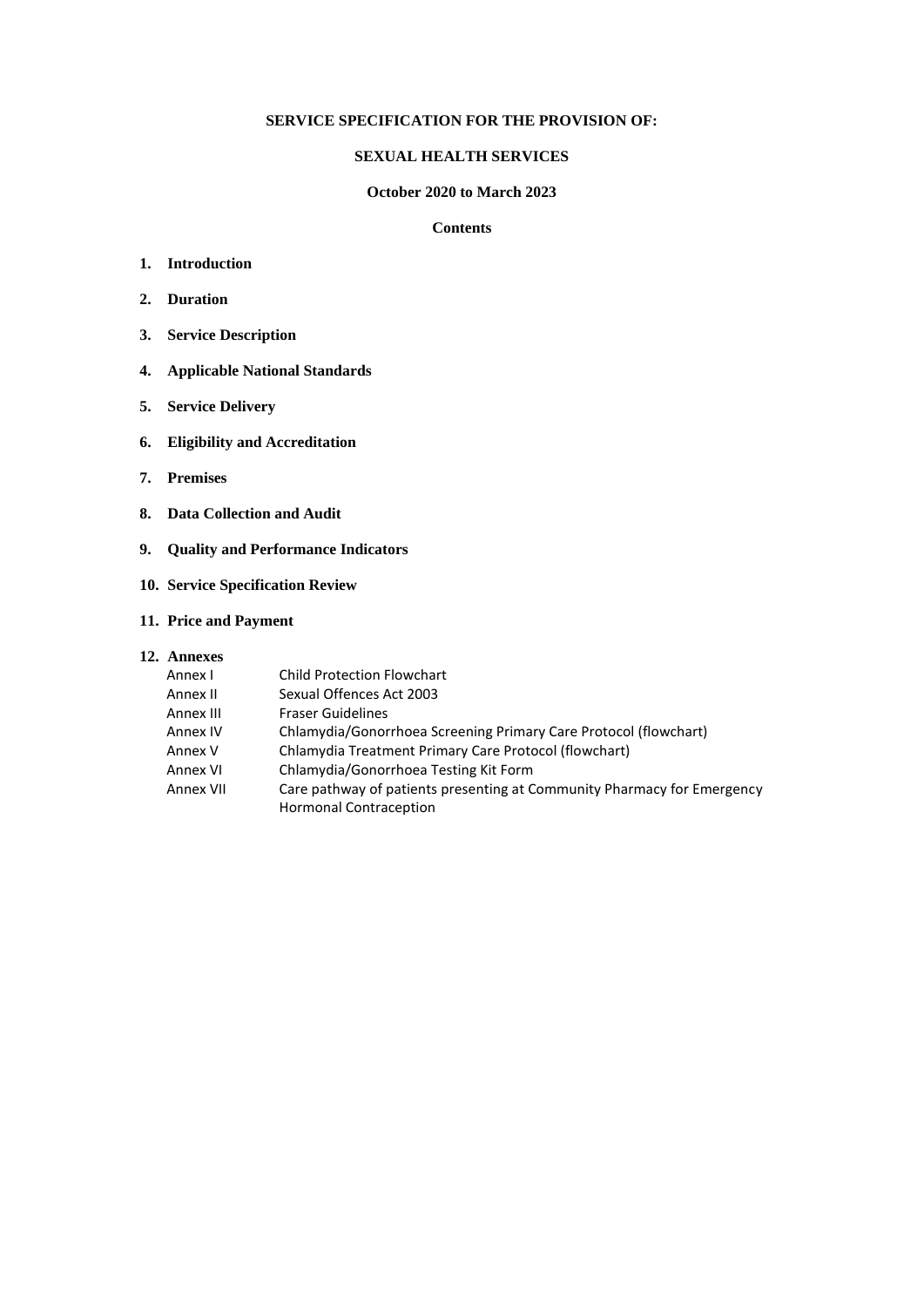# **1.Introduction**

- 1.1 Hertfordshire County Council is committed to improving the sexual health outcomes of its population. There are a number of factors that influence sexual health and relationships such as personal beliefs and attitudes, social norms, peer pressure, confidence and self-esteem, stigma and discrimination, culture, religion, drugs and alcohol and coercion and abuse. Individuals also need age-appropriate information and different services and interventions as they move through life. We also know that some groups in society are more at risk of poor sexual health outcomes that others.
- 1.2 The importance of improving sexual health is recognised in the Hertfordshire County Council 'Sexual Health Strategy: 2019 – 2024'. The strategy outlines the Councils three ambitions: to improve sexual health and wellbeing including the provision of sexual health services; encouraging safe sex, testing and treatment for sexually transmitted infections (STIs) and HIV; and preventing unwanted pregnancy and access to advice and support on sexual health matters.
- 1.3 The sexual health needs for Hertfordshire will be met through the use and development of relevant services that are in line with national and local policies and targets. It is important for service provision to be consistent, evidence-based and delivered in a variety of clinical and community settings so that all individuals can have access to a range of services to meet their needs.
- 1.4 There are currently a wide range of providers across Hertfordshire, including specialist sexual health and contraception services, general practice, community services, acute hospitals, community pharmacy contractors and the voluntary and independent sector. Free STI testing including HIV is also available on-line.
- 1.5 The use of community pharmacies as a point of delivery will build on existing pharmacy skills and improve local access to free sexual health services for Hertfordshire residents at a local level thereby reducing the requirement to travel to alternative services.

# **2. Duration**

2.1 This agreement is valid from 1st October 2020 to 31st March 2023 or until the service is terminated according to the conditions in Clause 41 of the main contract. The Council will review service specifications annually.

# **3. Service description**

- 3.1 The provider will:
	- 3.1.1 **Offer free emergency hormonal contraception (EHC)** within 120 hours (5 days) of earliest risk to females aged 15 and under 25 years and aged at least 13 – 15 years old who are deemed to be Fraser competent under a Patient Group Directive (PGD). All females to be registered with a GP in Hertfordshire.
	- 3.1.2 **Provide Chlamydia/Gonorrhoea testing kits to people 15 years and above** for example when service user request or purchases condoms, when oral contraceptive pills are dispensed and supplied to patients and when supplying EHC (including those who purchase it).
	- 3.1.3 **Advise on how to utilise the Chlamydia/Gonorrhoea kit**, how to return it for testing and what will happen following completion of the test in line with the approach adopted by the council.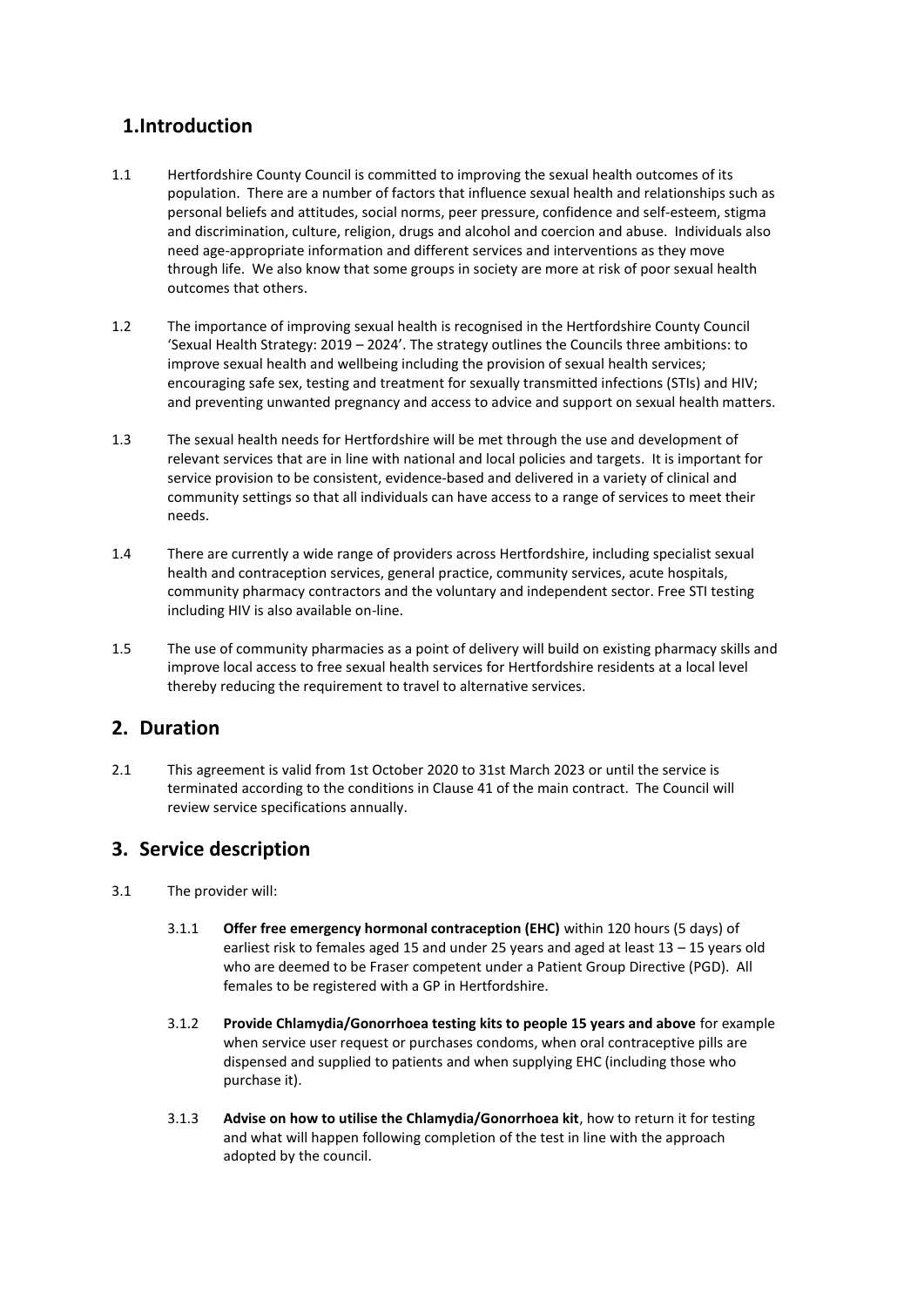- 3.1.4 **Provide Chlamydia treatment** (when accredited) in line with the requirements of a locally agreed Patient Group Direction (PGD).
- 3.1.5 **Provide free condoms** to people 16-24 years including those accessing EHC and/or Chlamydia/Gonorrhoea testing and treatment intervention.
- 3.1.6 **Provide information on the range of contraception choices** available including Long Activing Reversible Contraception (LARC) in order to prevent further unwanted conceptions and pregnancies.
- 3.1.7 **Demonstrate compliance with all relevant national standards** for service quality and clinical governance including compliance with the Faculty of Sexual and Reproductive Healthcar[e Contraceptive Choices for Young People:](https://www.fsrh.org/standards-and-guidance/documents/cec-ceu-guidance-young-people-mar-2010/)

# **4. Applicable National Standards**

- 4.1 The Provider will ensure the Services are delivered in accordance with all current and relevant standards and guidance (as amended from time to time). Including but not limited to:
	- National Chlamydia Screening Programme Standards 7th Edition (PHE Updated 2018): <https://www.gov.uk/government/publications/ncsp-standards>
	- Service Standards for Sexual and Reproductive Healthcare (FSRH 2016): <https://www.fsrh.org/news/updated-service-standards-for-sexual-and-reproductive/>
	- UK National Guideline on Safer Sex Advice (BASHH & BHIVA 2012): <http://www.bhiva.org/safer-sex-guidelines.aspx>
	- Clinical Guidance: Emergency Contraception (FSRH, Amended 2017)
	- <https://www.fsrh.org/documents/ceu-clinical-guidance-emergency-contraception-march-2017/>
	- Quality standard [QS129] Contraception (NICE 2016) <https://www.nice.org.uk/guidance/qs129>

# **5. Service delivery**

# **5.1General**

- 5.1.1 In order to provide the service, pharmacies must have a consultation room. The consultation room must comply with minimum requirements as specified in section 7 Premises.
- 5.1.2 Where the accredited pharmacist has a long standing absence (3 months and above), the service will be withdrawn until another pharmacist is approved by the Council and routinely based within the pharmacy.
- 5.1.3 If the patient presents with symptoms indicating the need for an urgent medical consultation, they should be signposted to their nearest Sexual Health Service or GP. Contact Sexual Health Hertfordshire on 0300 008 55 22, explaining that the patient is symptomatic and requires an urgent appointment. If the surgery or Sexual Health service is closed the service user should be advised to contact the NHS 111 or visit the Herts Urgent Service website [www.hucweb.co.uk](http://www.hucweb.co.uk/) to find another out of hours service.
- 5.1.4 The Pharmacy will effectively promote safer sex and provide service user education via any suitable Health Promotion leaflets (e.g. FYI Contraception pads [https://www.hertfordshire.gov.uk/media-library/documents/public](https://www.hertfordshire.gov.uk/media-library/documents/public-health/professionals/health-promotion-resources-updated-for-web.pdf)[health/professionals/health-promotion-resources-updated-for-web.pdf](https://www.hertfordshire.gov.uk/media-library/documents/public-health/professionals/health-promotion-resources-updated-for-web.pdf) (These are also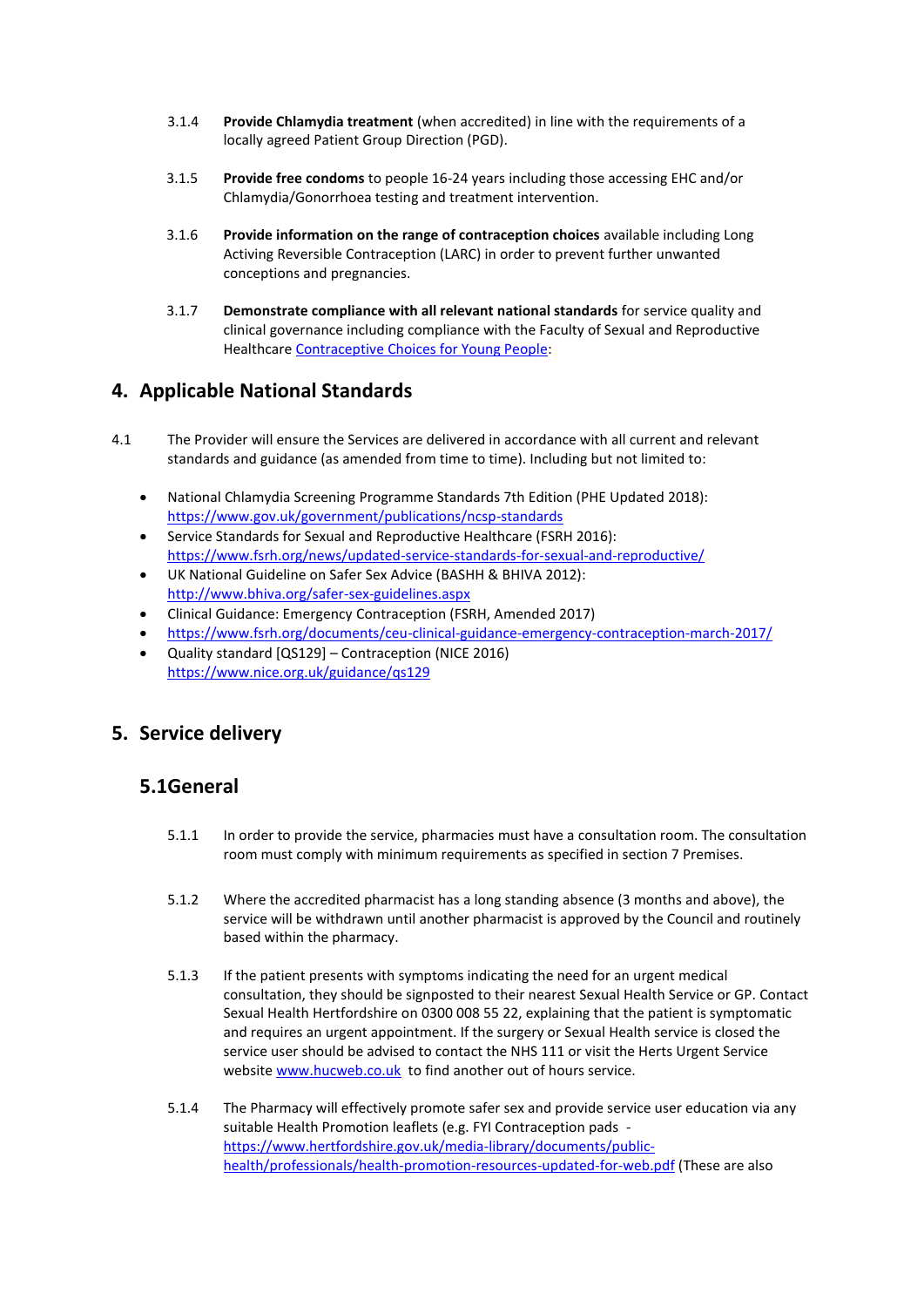available from the Public Health designated database.) and websites <https://www.sexwise.fpa.org.uk/>, [https://www.contraceptionchoices.org/\)](https://www.contraceptionchoices.org/).

- 5.1.5 The Provider will link into existing local networks of community sexual health services so that there is a robust and rapid referral pathway for people who need onward signposting to services that provide on-going contraception, for example long acting reversible contraception (LARC) and diagnosis and management of other STIs. An interactive map of local services is available on the Hertfordshire County Council website – [www.hertfordshire.gov.uk/sexualhealth](http://www.hertfordshire.gov.uk/sexualhealth)
- 5.1.6 The Provider will offer support and advice to people accessing their pharmacy, including advice on safe sex, condom use and advice on the use of regular contraceptive methods, when required.
- 5.1.7 The Provider must maintain appropriate records on the Public Health designated database to ensure effective ongoing service delivery and audit and payment.
- 5.1.8 The Provider may need to share relevant information with other health care professionals and agencies, in line with local and national confidentiality and data protection arrangements, including the need for the permission of the person to share the information.
- 5.1.9 Sexual Health Hertfordshire will provide up to date details of other services, which providers can use to refer on service users who require further assistance. The information should include the location, hours of opening and services provided by each service provider. Refer to website -<http://www.sexualhealthhertfordshire.clch.nhs.uk/>
- 5.1.10 The sexual health services provided in the Pharmacy should be clearly promoted. Posters are available to download from the Public Health designated database or by contacting [PublicHealth@hertfordshire.gov.uk](mailto:PublicHealth@hertfordshire.gov.uk)
- 5.1.11 The provider will ensure all staff are adequately trained to provide information on sexual health services available within the pharmacy, access to relevant resources and websites and other local services in the area (e.g. Sexual Health Hertfordshire, YC Hertfordshire Access Points, other participating Pharmacies).

# **5.2 Safeguarding**

- 5.2.1 When the service user is under 16 years of age, pharmacists will abide by the provisions of the Sexual Offences Act 2003 (Annex ii) and apply the Fraser Guidelines and child protection guidelines in dealing with the request.
- 5.2.2 Pharmacists have a responsibility to safeguard and promote the welfare of children, young people and adults.
- 5.2.3 Pharmacists should seek advice from Children Services on 0300 123 4043. If the pharmacist thinks there are concerns, the steps as outlined on the LPC website with a document named – Recognise, Respond and Refer should be followed (see annex i). Carefully record your conversation with the patient and any direct or telephone conversations with other professionals/agencies.
- 5.2.4 If you have concerns regarding an adult who is being abused or neglected, call 0300 123 4042 (open 24 hours a day). For more information visit [Safe Guarding Adults](https://www.hertfordshire.gov.uk/services/adult-social-services/report-a-concern-about-an-adult/professionals-request-social-care/professionals-make-an-social-care-referral.aspx)

# **5.3 Emergency Hormonal Contraception**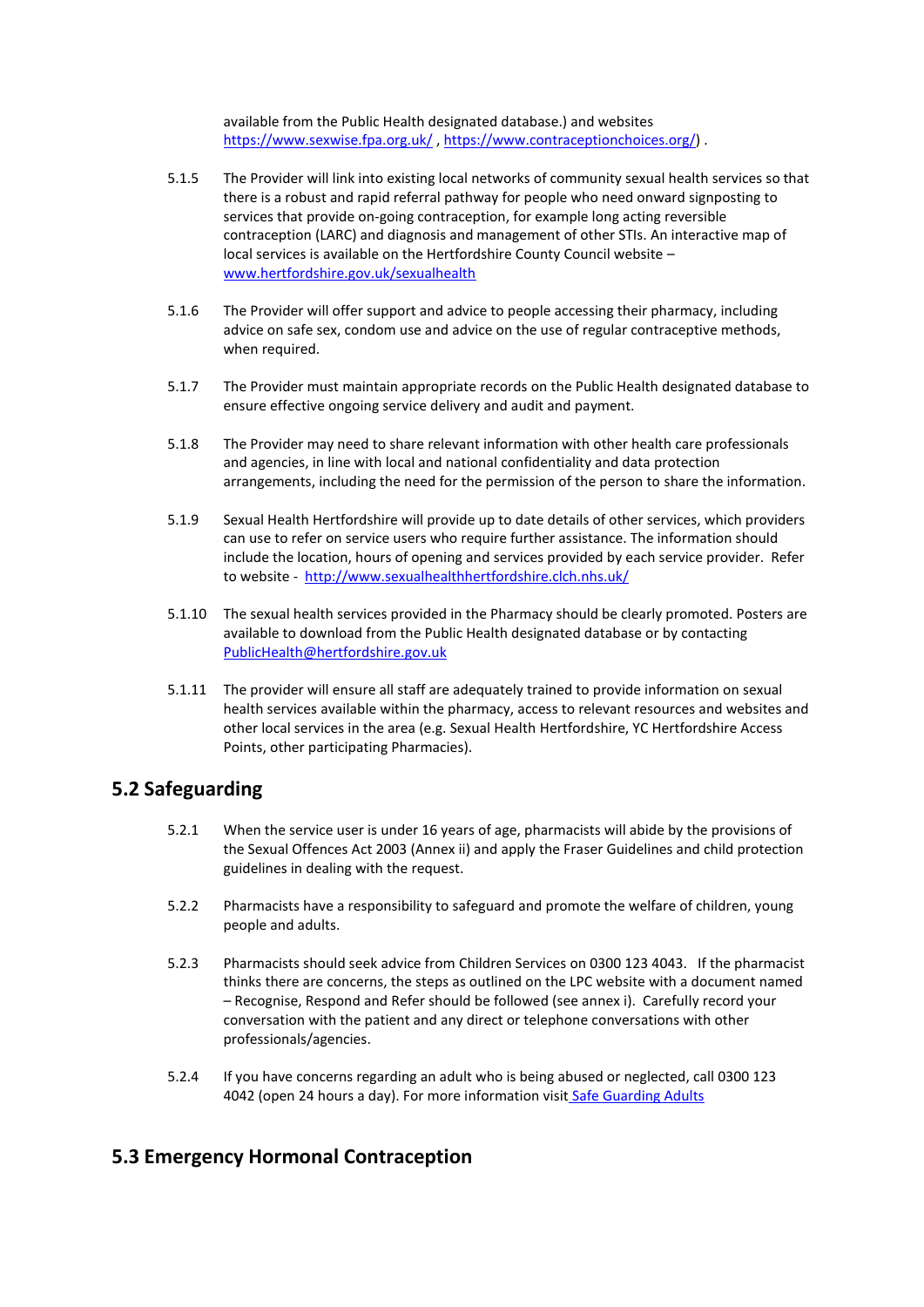- 5.3.1 Pharmacists providing this service must have completed the [Declaration of Competence for](https://www.cppe.ac.uk/services/docs/emergency%20contraception.pdf)  [EHC.](https://www.cppe.ac.uk/services/docs/emergency%20contraception.pdf) The service user consultation must be undertaken in accordance with Hertfordshire County Council's current Patient Group Directions (PGD):
- 5.3.2 Service users presenting with a request for EHC in a participating pharmacy, in the temporary absence of the accredited person, should be immediately informed of an alternative EHC provider. An interactive map of local EHC providers is available from [www.hertfordshire.gov.uk/sexualhealth](http://www.hertfordshire.gov.uk/sexualhealth) search for Emergency Contraception.
- 5.3.3 In the event of services being restricted and face-to face consultations unavailable, pharmacists can offer EHC telephone or video consultation.
- 5.3.4 The pharmacist should advise the patient requesting EHC that an Intrauterine Device (IUD) is more effective than an oral method of contraception and can also be used as a long-term method of contraception. These are available from some GP's or Sexual Health Hertfordshire. (see Annex VII for EHC care pathway)

If the patient would prefer an IUD, they can either contact their GP or call Sexual Health Hertfordshire on 0300 008 5522 explaining emergency contraception (IUD) is needed and requires an urgent appointment. If these services are unable to fit IUDs at presentation, EHC can be offered in the interim.

- 5.3.5 The Pharmacist shall supply the drug and record this in the patient records. Where possible, the accredited pharmacist will ensure that the patient takes the medication on site.
- 5.3.6 A Chlamydia/Gonorrhoea kit (see 5.4) should be offered to people 15 years and above who access the service for EHC service, even if no change in sexual partner. It should be noted that it can take up to 2 weeks post-infection before Chlamydia/Gonorrhoea will show positive in a urine or swab test. Therefore a Chlamydia/Gonorrhoea screen should be offered immediately with the advice that the patient should be screened again 2-3 weeks after the episode of unprotected sex. The patient may wish to take an additional kit in order to retest after the appropriate window period.
- 5.3.7 A record of the consultation must be entered onto the Public Health designated database within 10 working days of the consultation date. Where possible enter details direct onto the Public Health designated database while with the patient. In the event of unavailability of a computer in the consultation room a hard copy of the template is available from the Public Health designated database o[r www.hertslpc.org.uk](http://www.hertslpc.org.uk/) to use as Form AS1. Details should be uploaded to the Public Health designated database as soon as practical.
- 5.3.8 The patient (those 16-24 years) should be offered a condom wallet (see 5.7)

# **5.4 Chlamydia/Gonorrhoea Screening**

- 5.4.1 To improve access to STI testing and address increases in Chlamydia and Gonorrhoea diagnoses, dual Chlamydia/Gonorrhoea testing kits should be available in community settings.
- 5.4.2 The pharmacist or staff should consider offering all children and young people aged 15-24 a test at every opportunity - for example when a person requests/purchase condoms, when oral contraceptive pills are dispensed and supplied to patients and when supplying EHC, as specified by the Council.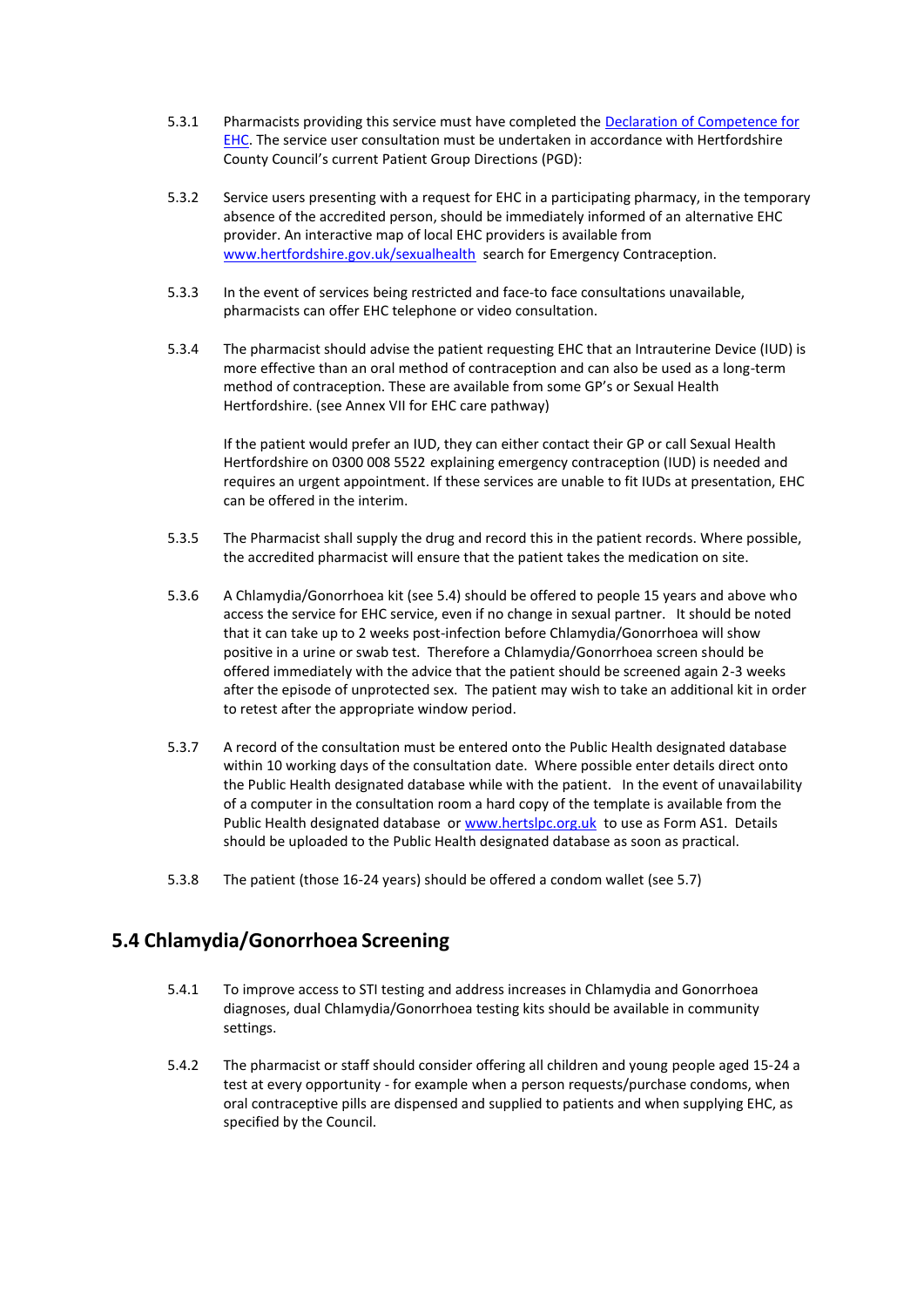- 5.4.3 A patient 25 years and above who is asymptomatic (see 5.4.7) may also request a free chlamydia/gonorrhoea test. The process for completing the test is the same for those aged 24 years and under.
- 5.4.4 The Provider will **(see Annex IV flowchart for screening):**
	- Ensure that Patients know how to do the test correctly to reduce the likelihood of false test results (false positive or false negative).
	- Advise on the benefits of accepting a chlamydia/gonorrhoea test.
	- Give brief intervention advice on the frequently symptomless nature of chlamydia/gonorrhoea and the consequences of untreated infection.
	- Offer a free wallet of condoms and lubrication
- 5.4.5 The service will form part of the locally run [National Chlamydia Screening Programme](https://www.gov.uk/government/publications/ncsp-standards) (NCSP) delivered by Sexual Health Hertfordshire. **If you have any questions or require additional kits and resources contact Sexual Health Hertfordshire on 0208 102 4894 or email [clcht.chlamydiascreeningservice@nhs.net](mailto:clcht.chlamydiascreeningservice@nhs.net)**
- 5.4.6 Staff will comply with the local and core NCSP requirements.
- 5.4.7 A urine test should ideally be done at least 1 or 2 hours after the patient last urinated
- 5.4.8 A patient declaring symptoms suggestive of sexual ill health should be offered referral to an appropriate service. This may include referral to Sexual Health Hertfordshire [www.sexualhealthhertfordshire.clch.nhs.uk](http://www.sexualhealthhertfordshire.clch.nhs.uk/)

#### **5.4.9 The separate screening form should be completed with the site code before handing to the patient to complete. A failure to provide this information will result in no payment for samples tested at the laboratory.**

- 5.4.10 Patients should be made aware that recently acquired STI may not be detected and that they may need to be retested after the appropriate window period. It can take up to 2 weeks post-infection before chlamydia/gonorrhoea will show positive in a urine or swab test. The patient may wish to take an additional kit in order to retest after the appropriate window period.
- 5.4.11 Any concerns in relation to safeguarding children seek appropriate advice and refer to procedures.
- 5.4.12 Patients who decline a test at the time should be given details of how to obtain a free kit via [www.sexualhealthhertfordshire.clch.nhs.uk](http://www.sexualhealthhertfordshire.clch.nhs.uk/)

# **5.5 Chlamydia/ Gonorrhoea Results**

- 5.5.1 The Provider will explain to the patient that:
	- they will receive their results within two weeks of testing in the format that they prefer. All results are available to Sexual Health Hertfordshire on a secure database as soon as the results are uploaded by the laboratory.
	- All negative results are automatically texted to the patient by Sexual Health Hertfordshire providing the patient has completed the screening form with their telephone details.
	- Patients with positive tests are invited via text message to call Sexual Health Hertfordshire as soon as possible.

# **5.6 Chlamydia Treatment**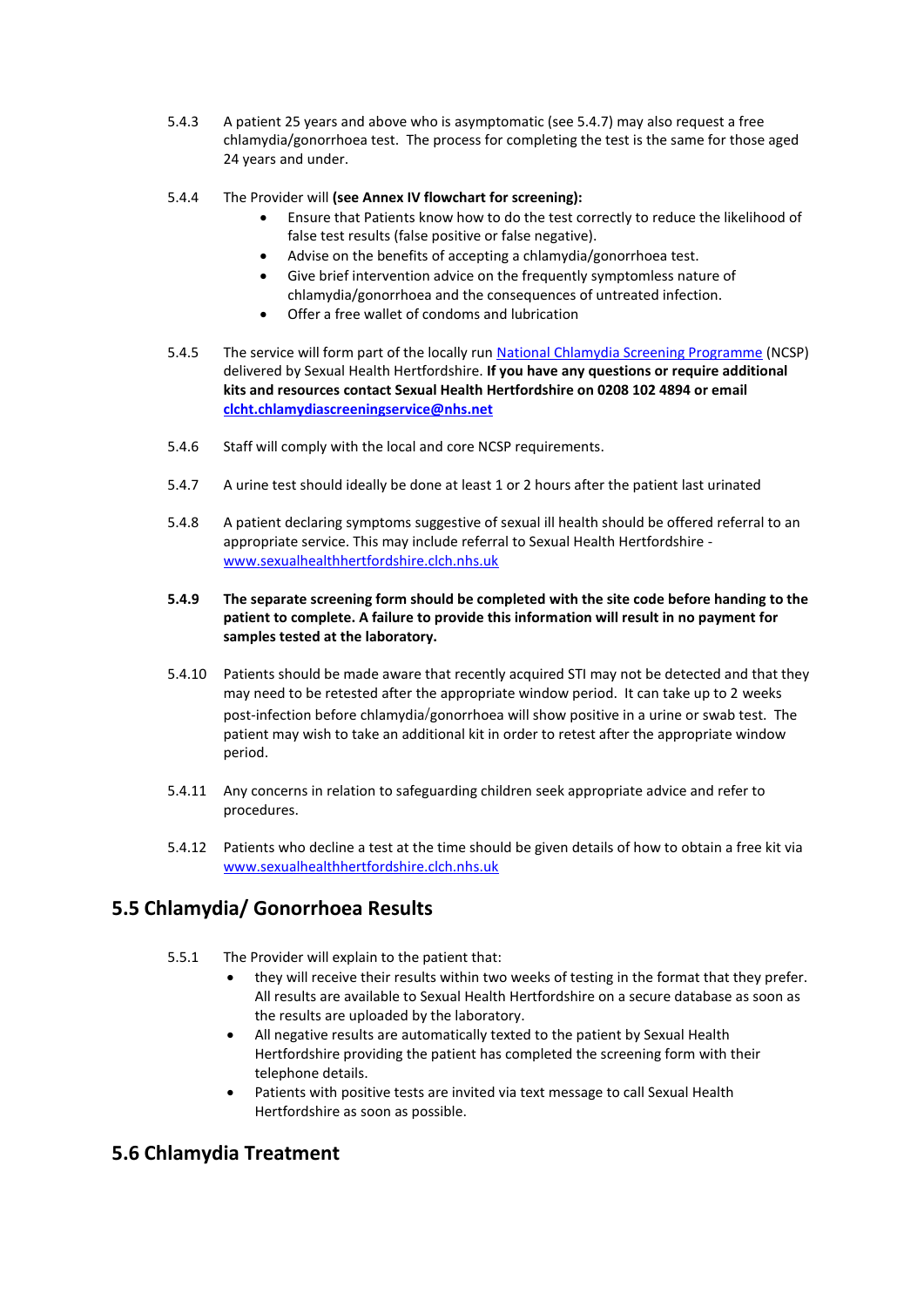- 5.6.1 All eligible Patients aged 16 and above may be treated under the current PGD for the supply of Azithromycin or Doxycycline for the treatment of uncomplicated Chlamydia trachomatis. **(see Annex V for flowchart on treatment)**
- 5.6.2 Treatment is supplied free of charge to all Patients and their partners i.e. no prescription charge
- 5.6.3 Partners of positive index patients over the age of 16 years may obtain free condoms, screening and treatment at a community pharmacy, under local agreed protocols regardless of their age.
- 5.6.4 A record of the consultation must be entered onto the Public Health designated database within 10 working days of the consultation date. Where possible enter details direct onto the Public Health designated database while with the patient. In the event of unavailability of a computer in the consultation room a hard copy of the template is available from the Public Health designated database o[r www.hertslpc.org.uk](http://www.hertslpc.org.uk/) to use as Form AS1. Details should be uploaded to the Public Health designated database as soon as practical.
- 5.6.5 All results are managed by Sexual Health Hertfordshire who will:
	- contact the patient are ask them to provide information on any infectious symptoms and risk factors for other STIs
	- give advice to patients about where to get treatment and signpost them to the most accessible treatment site
	- give sexual health advice and the importance of treating all current and previous partners
- 5.6.6 Partner notification is vital to the success of the programme. It is usually conducted by the index patient and should include all partners for the previous 6 months. When partners are not informed by the index patient, Sexual Health Hertfordshire will request permission to make anonymous contact with previous partners in order to arrange treatment and testing.

# **5.7 Condom Distribution**

- 5.7.1 Condoms are the most common method of contraception used by young people in the UK and are the only method that can provide protection against both STIs and pregnancy. Providing condoms as part of a sexual health intervention is to increase the acceptability of condoms to individuals in identified high-risk groups.
- 5.7.2 The Condom Distribution scheme is managed by Sexual Health Hertfordshire on behalf of the Council.
- 5.7.3 A condom wallet can be offered people 16 -24 years (or 13 15 years old who are deemed to be Fraser competent), including those accessing EHC, Chlamydia/ Gonorrhoea Screening or Chlamydia Treatment.
- 5.7.4 It is not possible within current resources to supply all patients with an ongoing supply of condoms. Those patients requesting condoms outside this scheme should be referred to alternative sources of condoms and lubricant, Sexual Health Hertfordshire [\(http://www.sexualhealthhertfordshire.clch.nhs.uk/\)](http://www.sexualhealthhertfordshire.clch.nhs.uk/) or commercial sales where appropriate.
- 5.7.5 The council will work towards increasing the supply of condoms where a need can be demonstrated.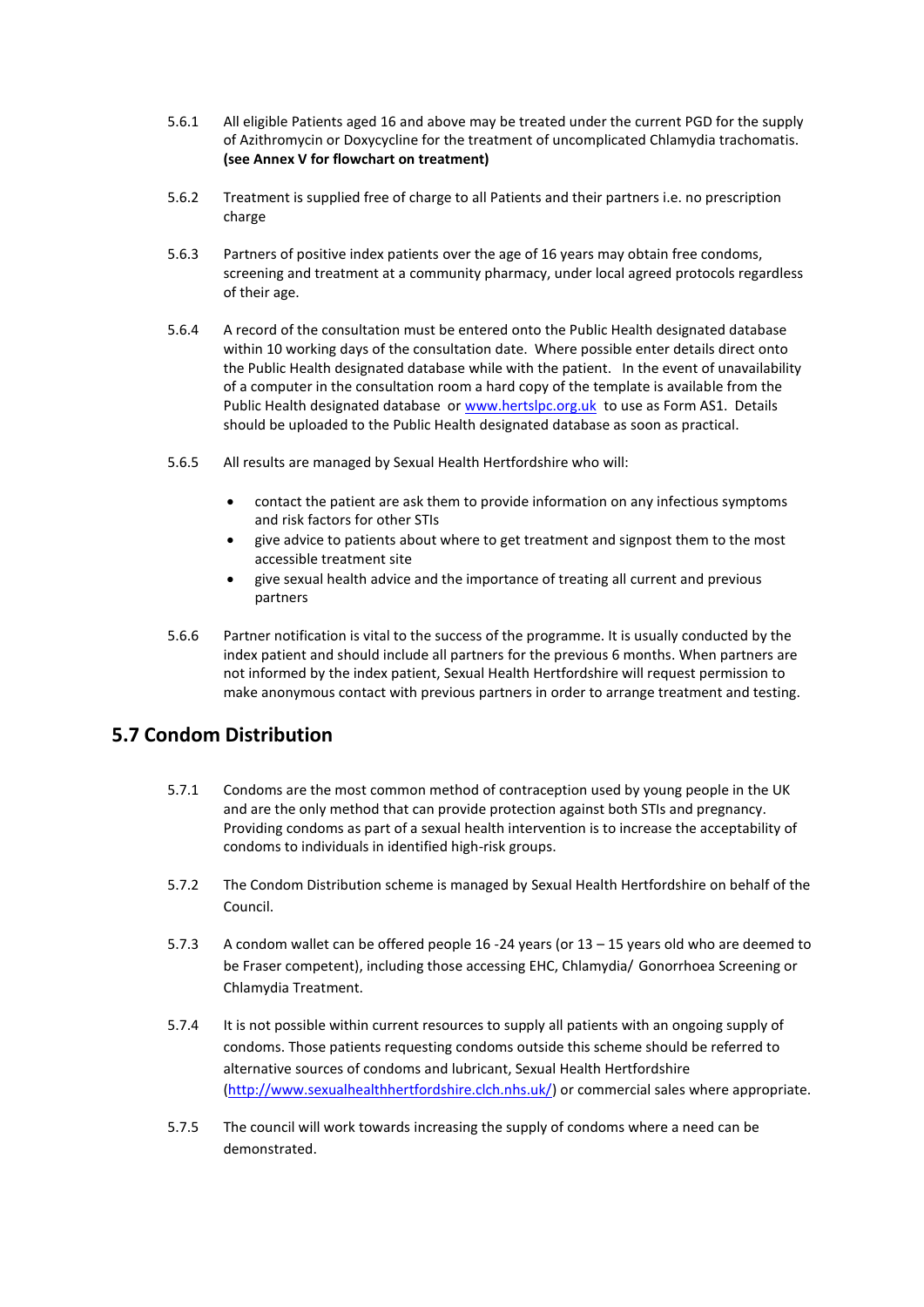- 5.7.6 No data recording is required unless the offer of condoms is part of an EHC consultation and Chlamydia Treatment, should be recorded on the Public Health designated database
- 5.7.7 Between 50 and 200 wallets can be ordered per month.
- 5.7.8 To order condoms please complete the order form using the agreed template on the Public Health designated database. If you have any questions email Sexual Health Hertfordshire on [clcht.chlamydiascreeningservice@nhs.net](mailto:clcht.chlamydiascreeningservice@nhs.net)

# **6. Eligibility and Accreditation**

- 6.1. Before providing the service, each community pharmacist intending to provide the Service on behalf of a participating Pharmacy must complete relevant declaration of competence, be able to meet the Patient Group Directive requirements and hold a current contract to provide the Service.
- 6.2 Pharmacists must complete the most recent Declaration of Competence:
	- [Declaration of Competence for EHC](https://www.cppe.ac.uk/services/docs/emergency%20contraception.pdf)

Other recommended training requirements include:

- CPPE in Sexual Health In Pharmacies (e-learning assessment).
- CPPE in Dealing with Difficult Discussions (reflective essay report).
- CPPE Emergency Contraception e-learning assessment.
- CPPE Emergency contraception Consulting with the avatar patient
- CPPE Contraception e-assessment.
- CPPE Safeguarding children and vulnerable adults: e-learning

Pharmacists must revisit and work through the Declaration of Competence every two years to reassess their competence.

The [Learning Pharmacy](http://www.thelearningpharmacy.com/) also provides a free interactive learning for community pharmacy, which includes a section on Sexual Health.

- 6.3 Although not mandatory, Pharmacists are expected to attend locally held training events in order to maintain up-to-date knowledge and skills to be able to deliver the commissioned service. These will be offered through the Public Health Hertfordshire and the Local Pharmaceutical Committee.
- 6.4 Pharmacists are expected to read all Quarterly Sexual Health updates provided by Hertfordshire County Council and posted on Pharmoutcomes.
- 6.5 In order to provide the Service all pharmacists must sign a personal copy of the current PGD or subsequent versions and hold a copy within their community pharmacy.
- 6.6 Pharmacists providing this service must have a valid enhanced DBS check. DBS checks should be renewed at least once every 3 years. For more information visit <https://www.gov.uk/disclosure-barring-service-check/overview> Applicants and employers can use the DBS update service to keep a certificate up to date or carry out checks on a potential employee's certificate <https://www.gov.uk/dbs-update-service>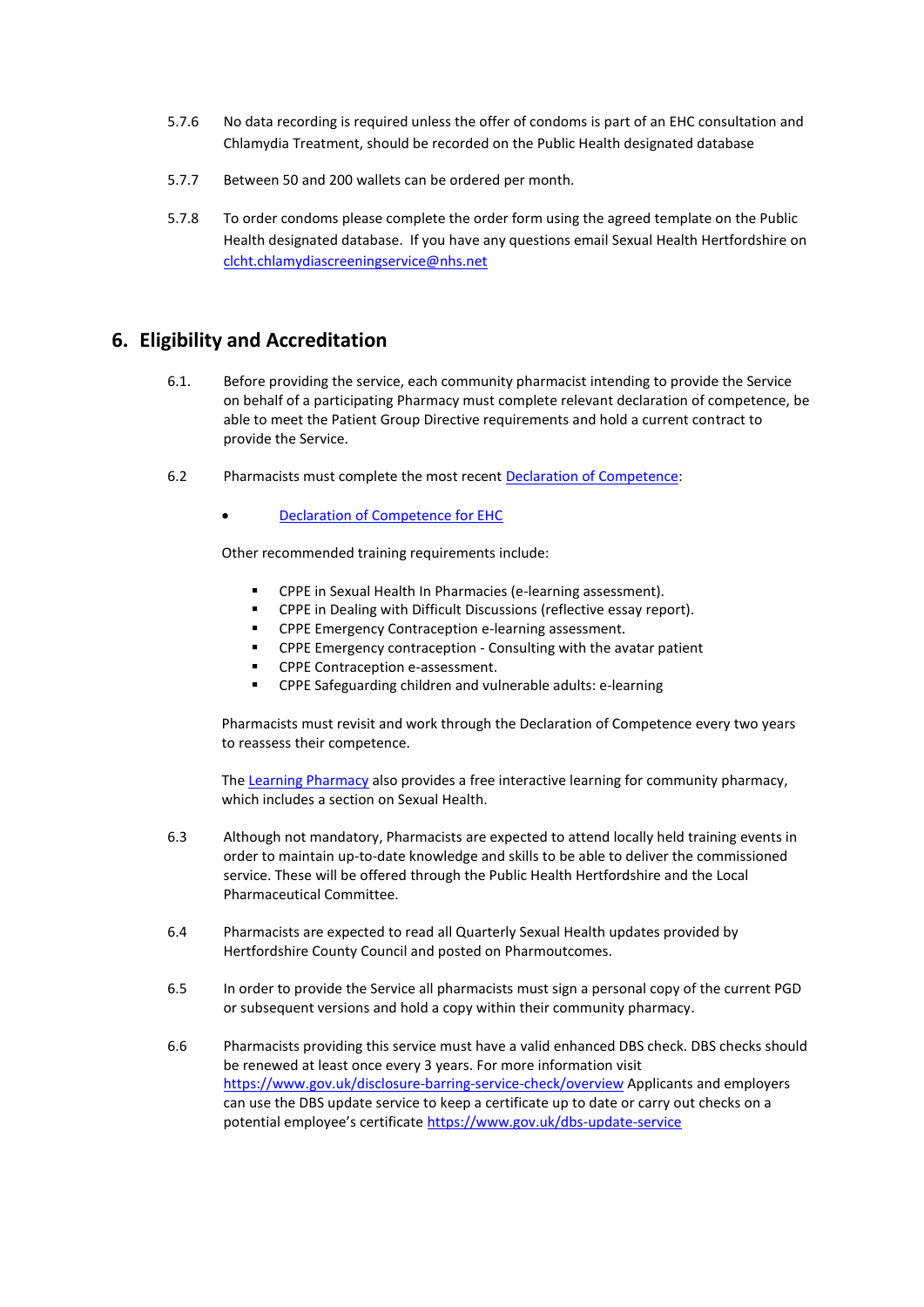- 6.7 Any self-declaration on training, DBS and accreditation will need to be entered on to the Public Health designated database before Pharmacists are able to offer the service. Pharmacists will abide by the GPhC's code of conduct in relation to any self-declaration.
- 6.8 Participating pharmacy providers are required to fully brief any locum pharmacists about the scheme. Locum pharmacists must be aware that to take part in the sexual heath scheme they must be able to show they have completed the relevant declaration of competence and be able to meet the Patient Group Directive requirements (see 6.2).
- 6.9 The pharmacist will be required to recognise personal and professional limitations in respect of delivering these services and identify and prioritise the pharmacy Staffs' learning and development needs for handling requests for those sexual health services provided.
- 6.10 When a pharmacist leaves a pharmacy, records on the Public Health designated database need to be updated to reflect this The Provider should inform the Council as soon as a pharmacist leaves a pharmacy so that records on Public Health designated database can be updated and the interactive on-line map is accurate.

# **7. Premises**

- 7.1 In order to provide the service, pharmacies must have a consultation room. The consultation room must comply with the following minimum requirements:
	- the consultation room must be clearly designated as an area for confidential consultations
	- it must be distinct from the general public areas of the pharmacy premises
	- it must be a room where both the person receiving services and the pharmacist providing those services are able to sit down together and talk at normal speaking volumes without being overheard by any other person (including pharmacy staff), other than a person whose presence the patient requests or consents to (such as a carer or chaperone).
- 7.2 The consultation room must also meet the General Pharmaceutical Council Standards for Registered Premises.
- 7.3 The sexual health services available should be clearly displayed throughout the premises.

# **8. Data collection and Audit**

- 8.1 The Pharmacy will maintain records of the consultation and treatment to ensure effective ongoing delivery and audit. All records should be entered on to the Public Health designated database within 10 working days of the date of the consultation.
- 8.2 The Council will access all data from the Public Health designated database. The mandatory fields that must be completed on the database are:
	- Date of consultation
	- Postcode of Service User
	- Date of birth
	- **Ethnicity**
	- Reason for EHC
	- Referral to sexual health services or opt out
	- Chlamydia/ gonorrhoea testing or opt out
	- Condoms wallet offered or opt out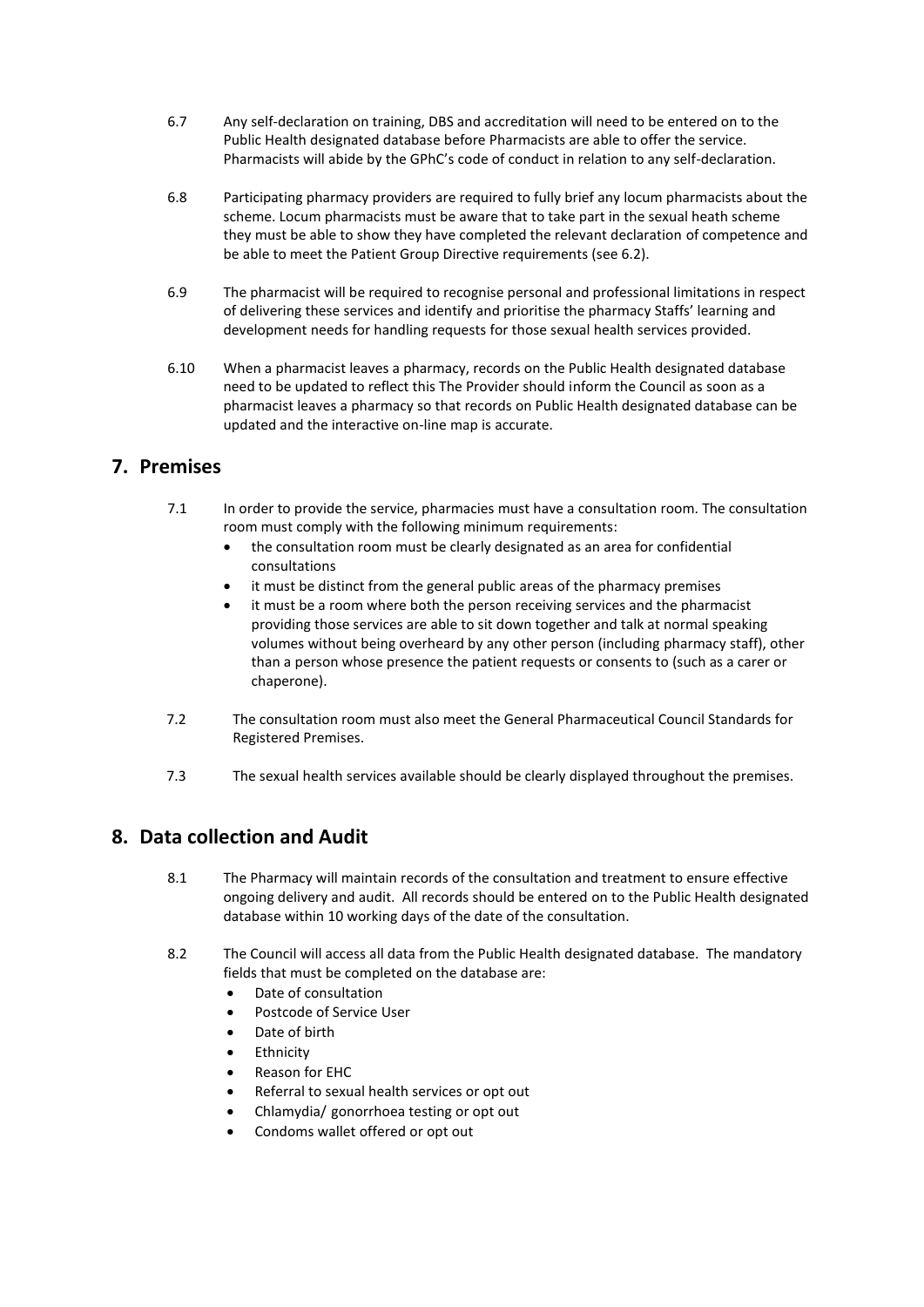- 8.3 Data must be submitted on the Public Health designated database to ensure payment for services. Payments will be made on a quarterly basis. Records are confidential. Although Pharmacists will have sight of patient information this is anonymised in any Public Health designated database audit report viewed by Commissioners.
- 8.4 Performance data will be shared with pharmacists on a quarterly basis.

# **9. Quality and performance indicators**

- 9.1 The Provider will be monitored on the following as part of a rolling programme by a Council representative to ensure:
	- They have completed relevant Declaration of Competence and recommended training (see 6.2)
	- Maintenance of accurate records as required by the PGD
	- Minimum of 5 EHC consultations provided per year to maintain competences
	- 100% of all patients receiving a EHC consultation are offered a Chlamydia Test
	- Number of chlamydia/ gonorrhoea kits ordered against number of EHC supplied
	- Number of chlamydia/ gonorrhoea kits returned to the lab for testing
	- Service users are given appropriate support and advice on safer sex and local services including, getting tested for STI's, condom use and advice on the use of regular contraceptive methods (e.g. LARC), when required
	- Awareness of local safeguarding procedures
	- Services available are clearly advertised within the pharmacy
	- Printed sexual health resources are in stock and accessible to service users
	- Condom wallets and chlamydia/ gonorrhoea screening kits are in stock and accessible
	- Pharmacists have read the Quarterly Sexual Health updates provided by Hertfordshire County Council and posted on Pharmoutcomes
	- The outcomes of any Service User experience surveys, feedback or complaints
	- 9.2 The Provider will comply with appropriate standards of clinical governance as outlined in the NHS (Pharmaceutical Services) Regulations 2013 Schedule 4 - Terms of the Service of NHS Pharmacists (Part 4)
	- 9.3 The provider must ensure they contribute to the wider patient safety agenda including, but not exclusively, the identification, reporting and investigation of incidents and complaints. Where a complaint relates to the delivery of sexual health services under this contract, the Provider will be required to inform the council of the complaint and the outcome of the investigation. Participation in clinical audit and implementation of changes arising from audits should take place. The service should be able to demonstrate learning and improvement across the quality agenda and in response to local and/or national policy guidance.
	- 9.4 The Provider will co-operate with any commissioner-led assessment of the service

# **10.Service Specification Review**

- 10.1 It is recognised within this specification that the Service may be subject to change due to a range of national and local policy initiatives. For example, government guidance and legislation, industry professional standards, NICE Guidance, Public Health England or Hertfordshire County Council Policy.
- 10.2 The Service Specification shall be reviewed annually and updated to reflect any changes. Three months' notice will be given to the Provider of any significant changes, which may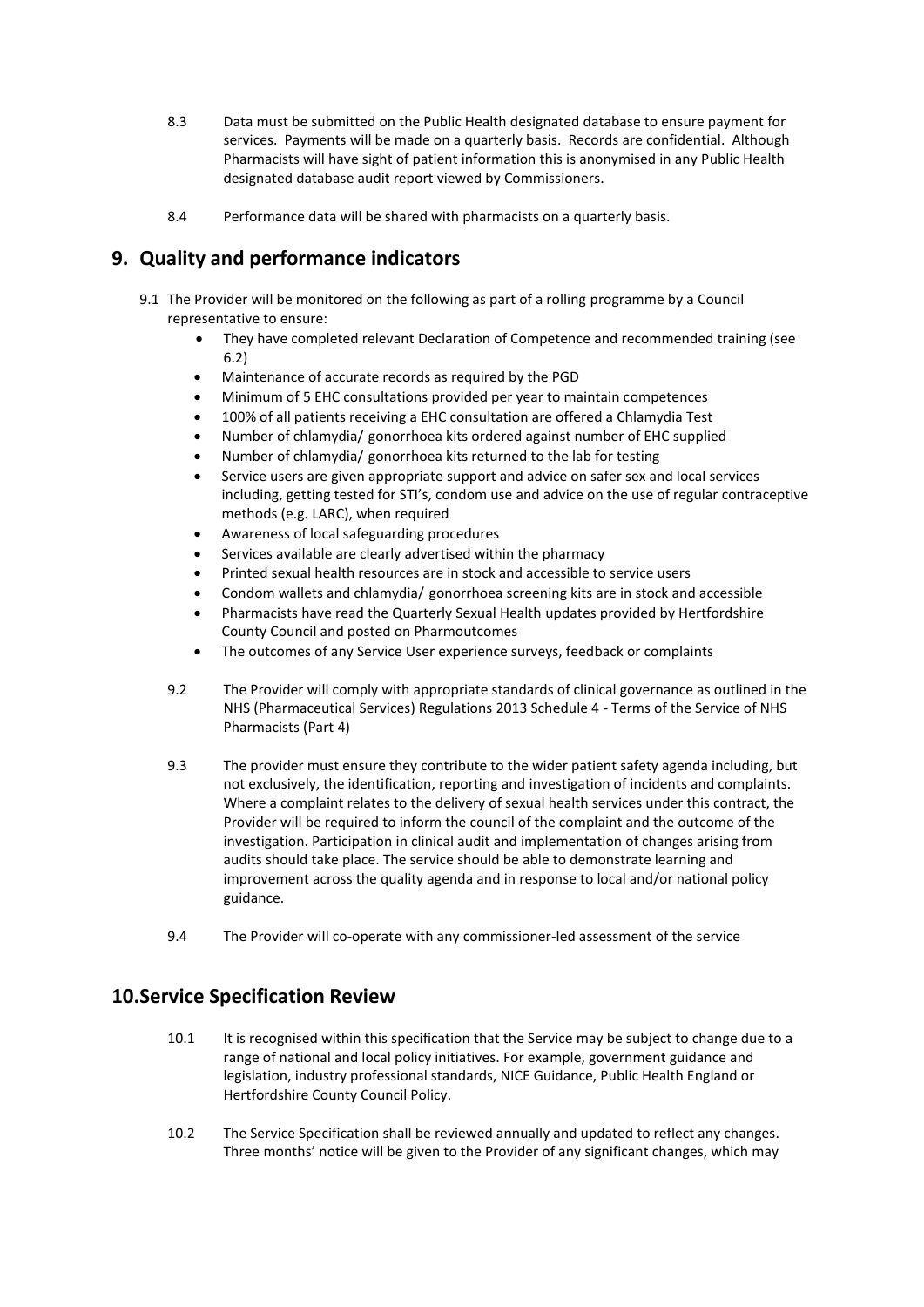impact on the service, provided and will ensure sufficient transition arrangements are secured to ensure service continuity.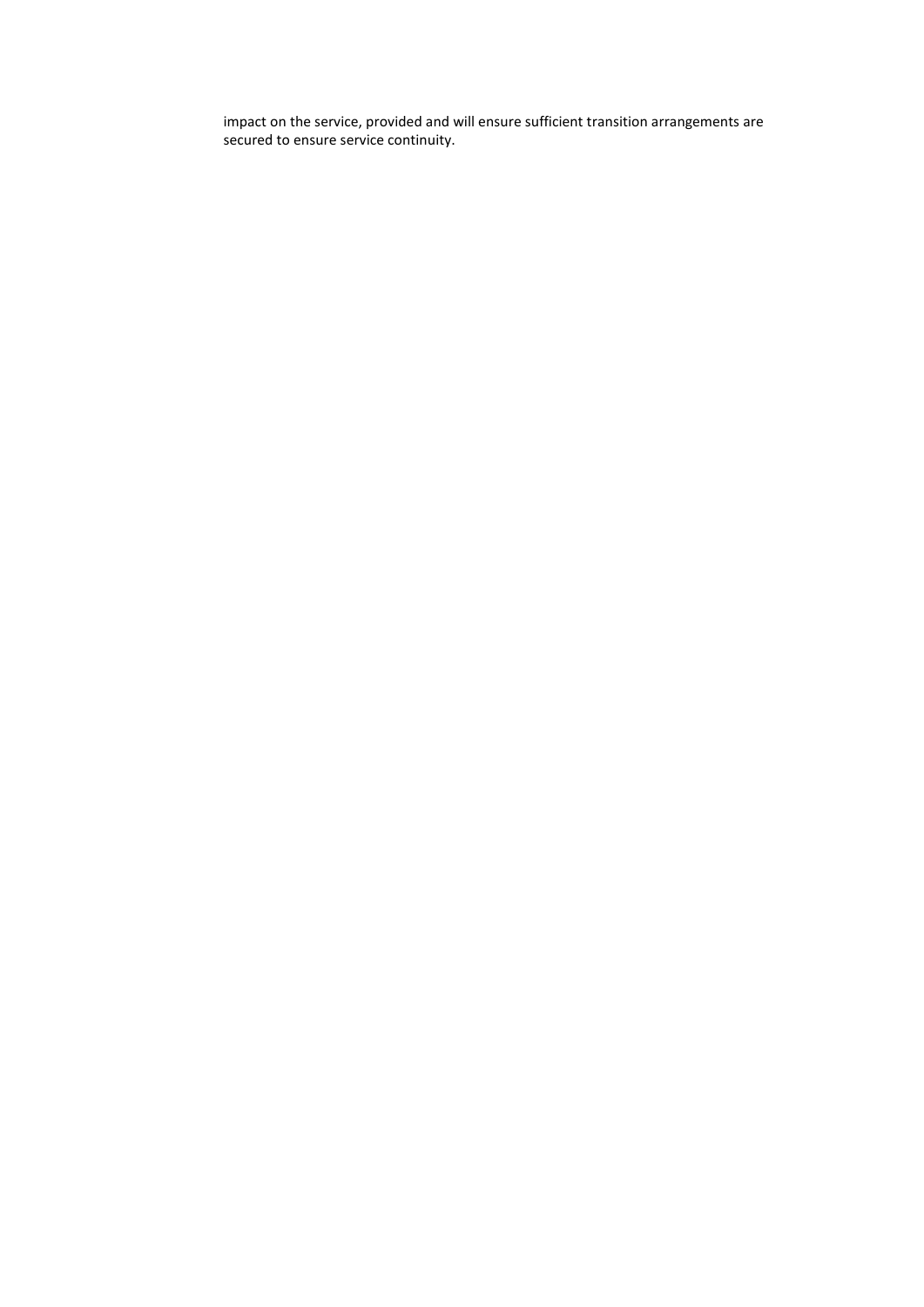# **11.Price**

11.1 The Council will generate a report from the Public Health designated database on the 11<sup>th</sup> of the month following the end of a quarter. This report will generate the amount of monies that will be paid to pharmacists for the consultations they have carried out within that quarter.

| <b>Service</b>                    | Sexual Health Consultation fee (irrespective of<br>whether supply is made) | <b>Drug Cost</b>  |
|-----------------------------------|----------------------------------------------------------------------------|-------------------|
| <b>EHC</b> provision              |                                                                            | Drug Tariff price |
| (PGD Supply)                      | £15.00                                                                     |                   |
| levonorgestrel/ulipristal acetate |                                                                            |                   |
| Chlamydia/ Gonorrhoea             | £5 per kit tested at the laboratory                                        |                   |
| Screening                         |                                                                            |                   |
| Chlamydia Treatment               | £15 and drug tariff cost per service user<br>$\bullet$                     | Drug Tariff price |
| (PGD Supply of Azithromycin/      | tested positive presenting at community                                    |                   |
| Doxycycline)                      | pharmacy for treatment                                                     |                   |
|                                   | £15 and drug tariff cost per partner treated                               |                   |

11.2 If there are significant changes to the cost of the medication then the payment will be reviewed.

# **12.Annexes**

- Annex I Child Protection Flowchart
- Annex II Sexual Offences Act 2003
- Annex III Fraser Guidelines
- Annex IV Chlamydia/Gonorrhoea Screening Primary Care Protocol (flowchart)
- Annex V Chlamydia Treatment Primary Care Protocol (flowchart)
- Annex VI Chlamydia/gonorrhoea Testing Kit Form
- Annex VII Care pathway of patients presenting at Community Pharmacy for Emergency Hormonal Contraception

All annexes are available electronically on the LPC website. [www.hertslpc.org.uk](http://www.hertslpc.org.uk/)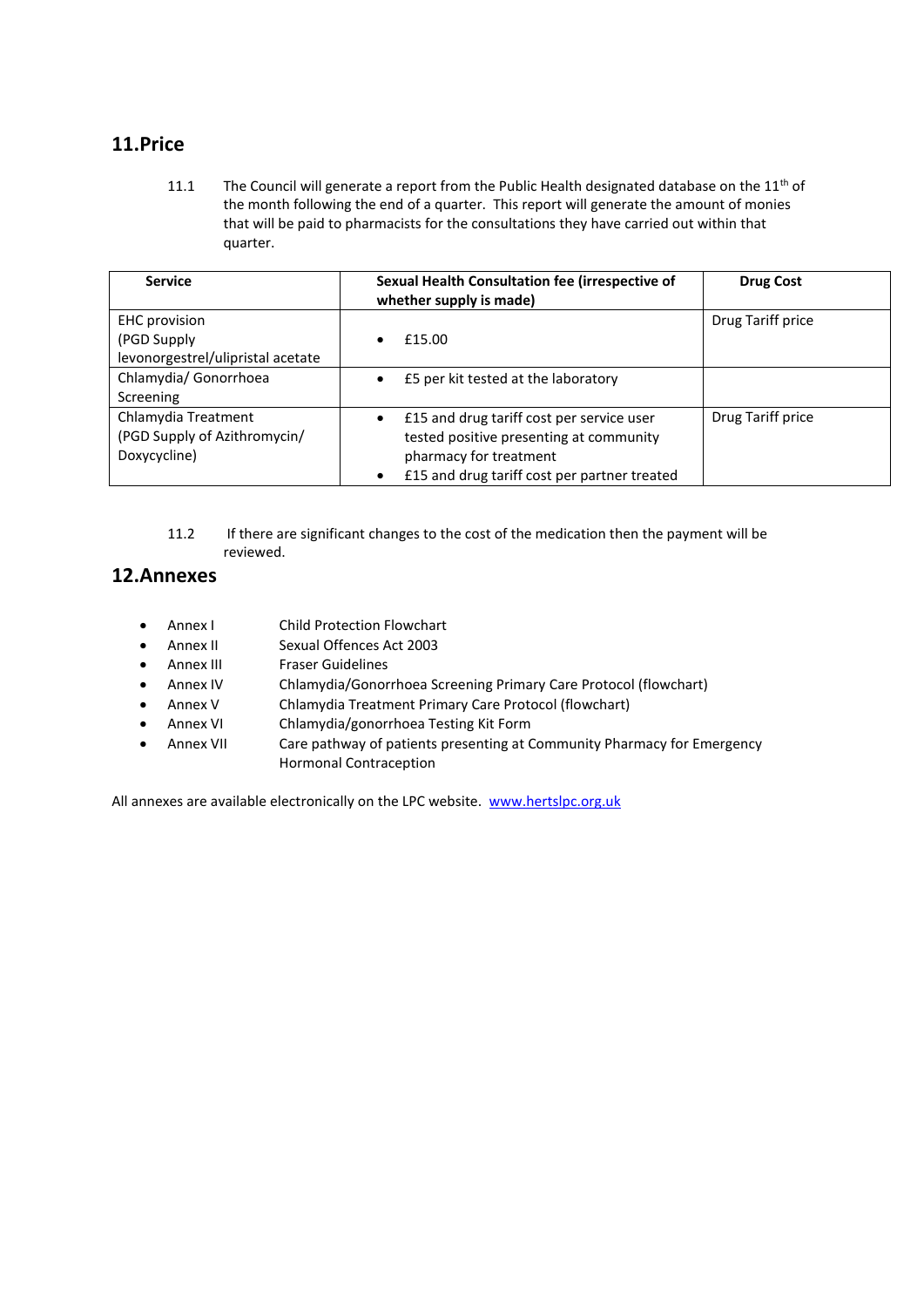# **Recognise, Respond and Refer**

# **Children have a right to** be cared for and protected and protecting them is everyone's responsibility



# Children have a right to be cared for and protected and protecting them is everyone's responsibility

**Safeguarding Children** 

 $\overline{\phantom{a}}$ 



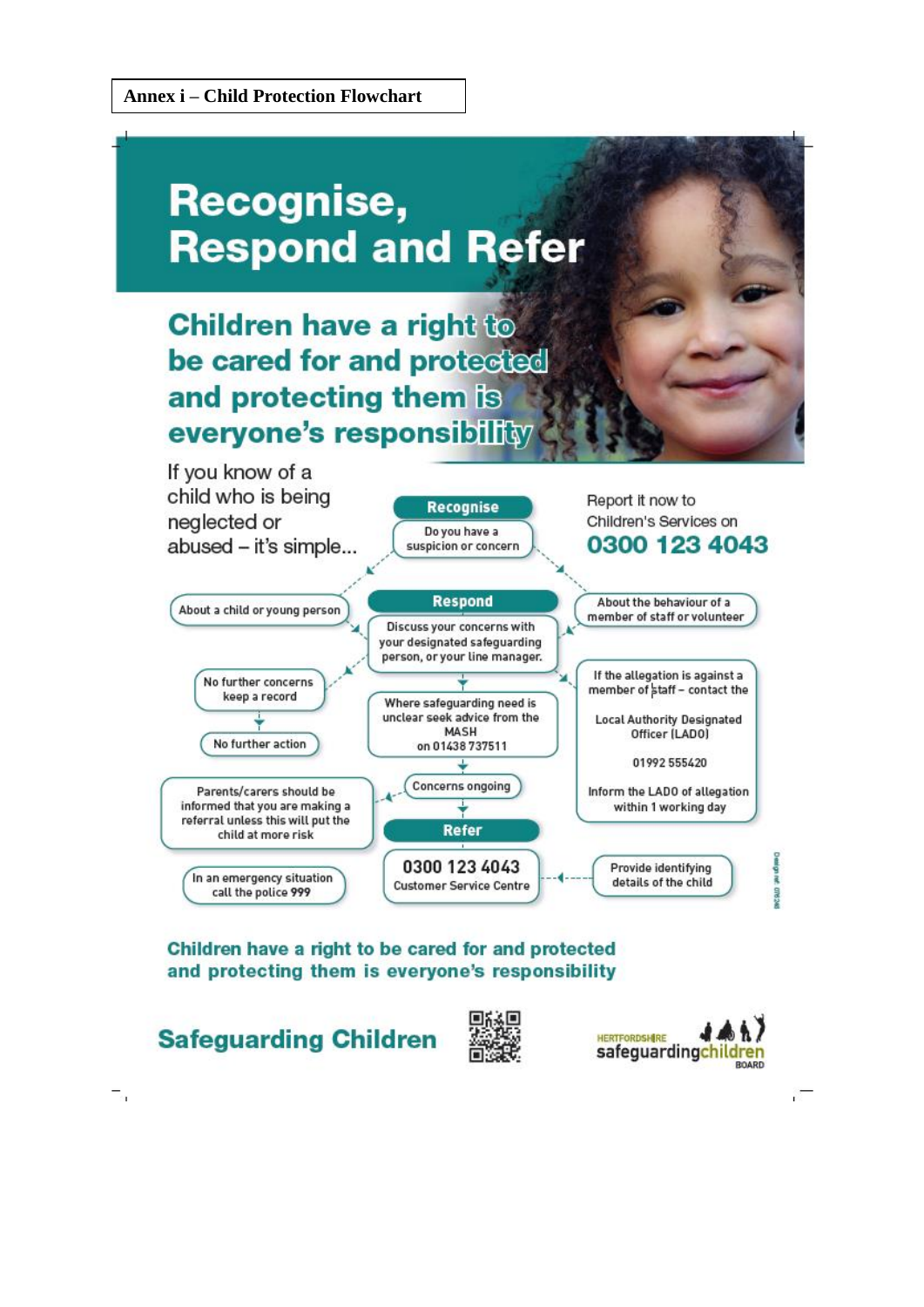### **Annex ii – Sexual Offences Act 2003**

In England the legal age for children to consent to have sex is 16, whether they are straight, gay or bisexual. The aim of the law is to protect the safety and rights of children and make it easier to prosecute people who pressure or force others into having sex they don't want. Forcing someone to have sex is a crime.

Although the age of consent is still 16, the Government says that the law will not be used to prosecute children under 16 who are of similar ages and mutually agree to engage in sexual activity, unless it involves abuse or exploitation. Children need to be aware of the possible legal consequences of engaging in sexual activity under the age of 16 consensual kissing or other sexual touching is not illegal for those aged 13-16.

The same age limits apply to children with disabilities. Fraser and HSCB guidelines should be used as with any other young person to highlight cause for concern.

The Sexual Offences Act 2003 makes provision for children of less than 16 years old, to be offered confidential professional advice on contraception, condoms, pregnancy and termination.

A person is not guilty of aiding, abetting or counselling a sexual offence against a child where s/he is acting for the purpose of:

- Protecting a child from pregnancy or sexually transmitted infection.
- Protecting the physical safety of a child.
- Promoting a child's emotional well-being by the giving of advice.

This exception, in statute, covers not only health professionals, but also anyone who acts to protect a child, for example teachers, school nurses, personal advisers, youth justice officers, youth workers, social workers and parents.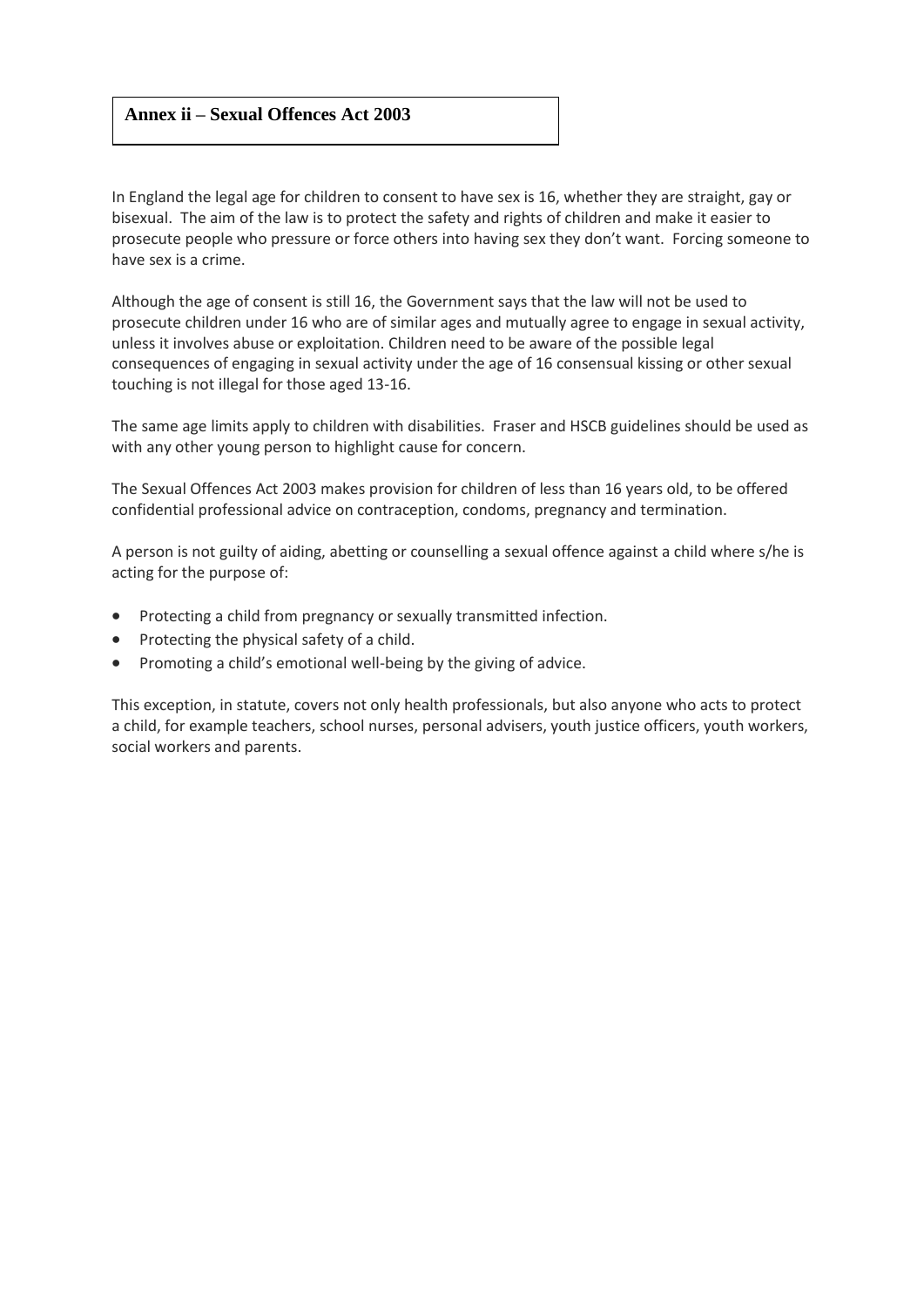### **Annex iii – Fraser Guidelines**

There is no law to prevent practitioners providing condoms to individuals under the age of 16. Health professionals trained in Contraceptive and Sexual Health can only supply all other forms of contraception. If youth workers are sufficiently trained, confident and are sure that a clear need has been identified, condoms may be issued to a young person under the age of 16.

It is considered good practice for workers to follow the Fraser Guidelines when discussing personal or sexual matters with a young person under 16. The Fraser Guidelines give guidance to doctors and health professionals in England and Wales on providing advice and treatment to children under 16 years of age. These hold that sexual health services can be offered without parental consent providing that:

Although it is an offence for a man to have sex with a girl under 16 (17 in Northern Ireland) it is lawful for doctors to provide contraceptive advice and treatment without parental consent providing certain criteria is met. These criteria, known as the Fraser Guidelines, were laid down by Lord Fraser in the House of Lords' case and require the professional to be satisfied that:

- The young person will understand the professional's advice;
- − The young person cannot be persuaded to inform their parents;
- − The young person is likely to begin, or to continue having, sexual intercourse with or without contraceptive treatment;
- − Unless the young person receives contraceptive treatment, their physical or mental health, or both, are likely to suffer;
- − The young person's best interests require them to receive contraceptive advice or treatment with or without parental consent.

Although these criteria specifically refer to contraception, the principles are deemed to apply to other treatments, including a termination of pregnancy. Children under the age of 16 have as great a right to confidentiality as any other patient. If someone under 16 is not judged mature enough to consent to treatment, the consultation itself can still remain confidential.

The judgement in the House of Lords referred specifically to doctors but it is considered to apply to other health professionals, including nurses. It may also be interpreted as covering youth workers and health promotion workers who may be giving contraceptive advice and condoms to children under 16, but this has not been tested in court.

If a child or young person has a learning difficulty/disability (LDD) and is Fraser Competent, they have the same right to confidentiality and make their own decisions as other children and young people. Assessing competency may take more time and they should be encouraged to talk to a parent or carer. This is a very complex and sensitive issue as many parents and carers would want to be asked for their consent. Therefore, each child or young person with a LDD must be addressed as an individual with individual needs.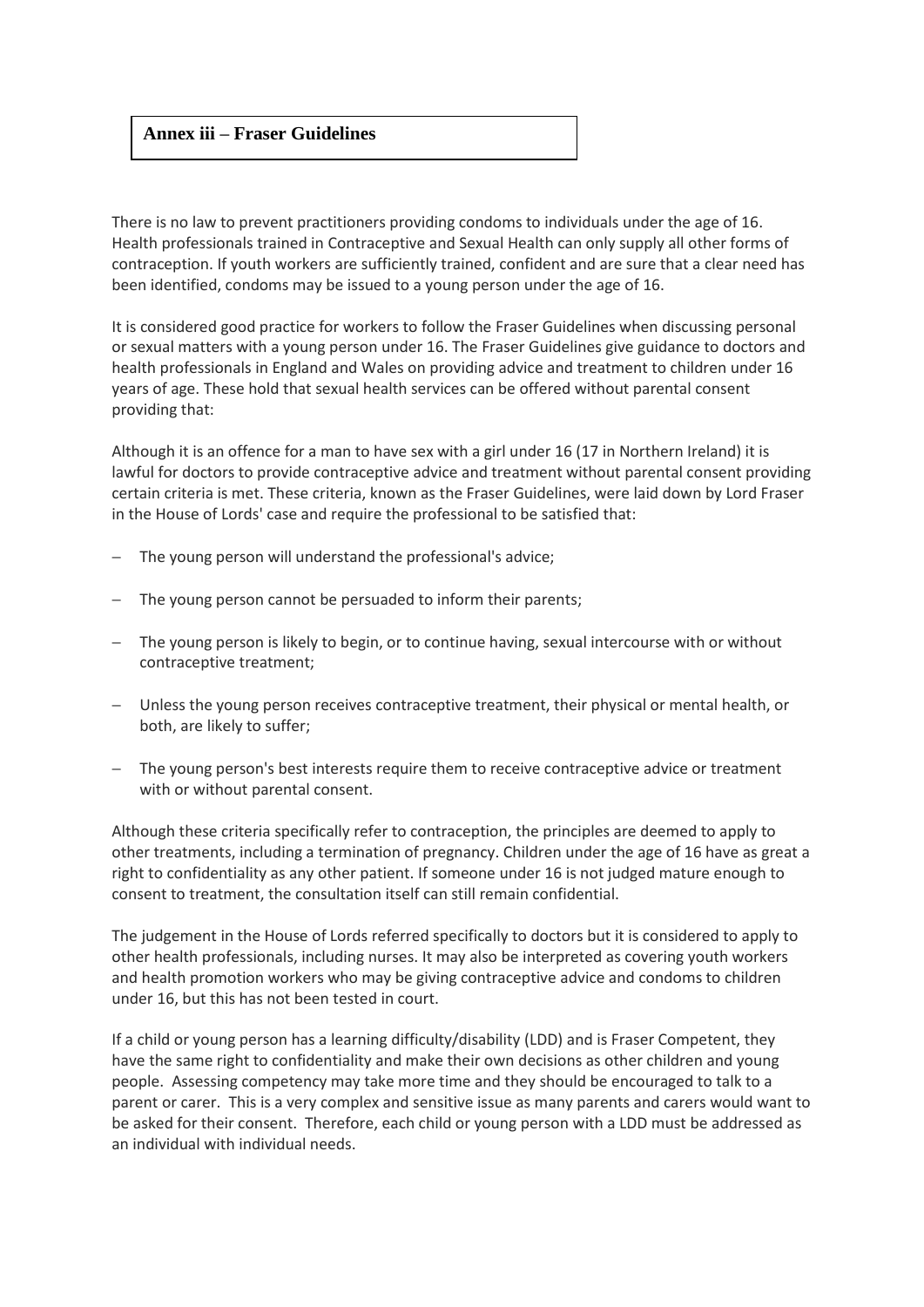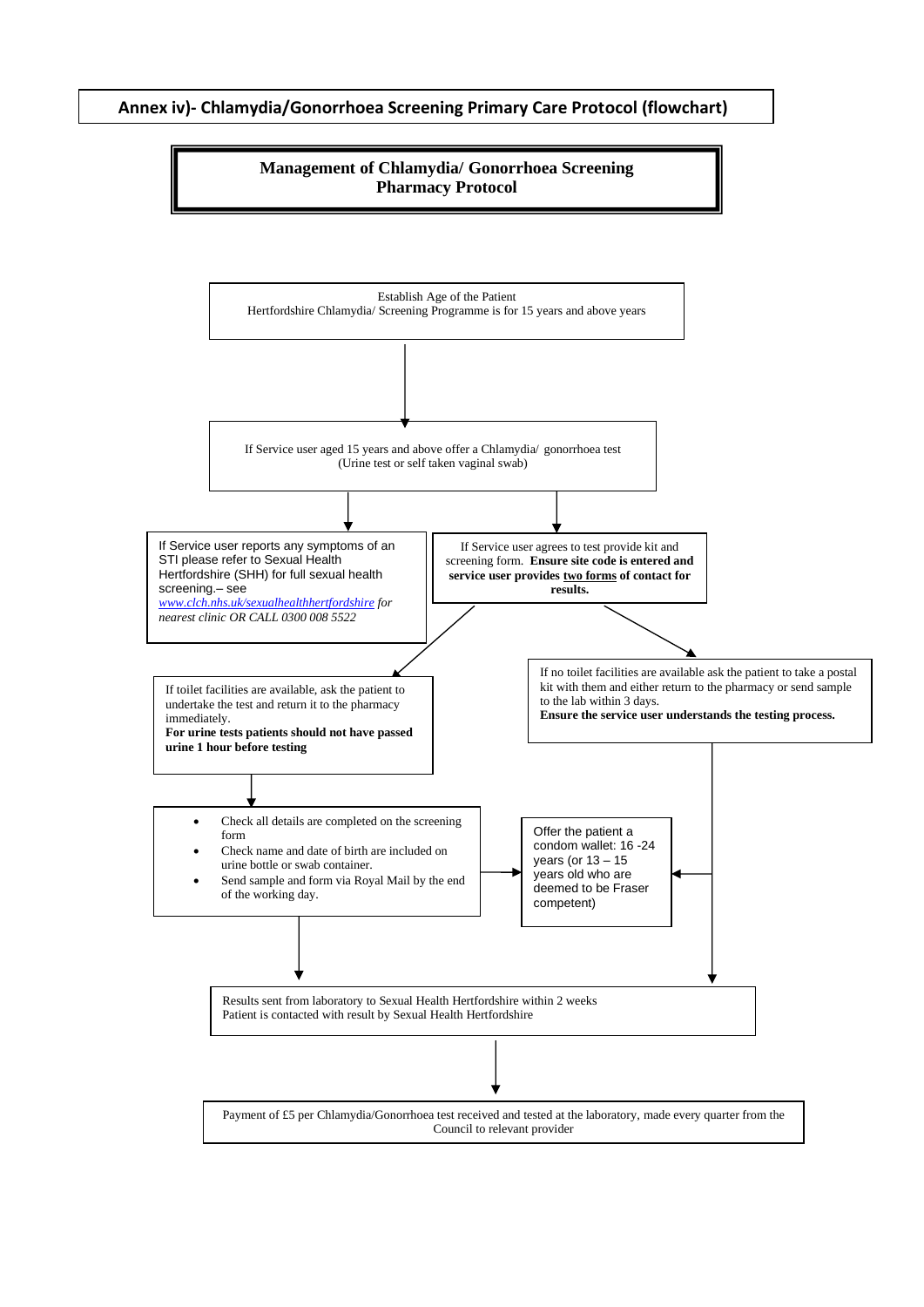#### **Annex V: Management of Chlamydia Treatment Protocol**

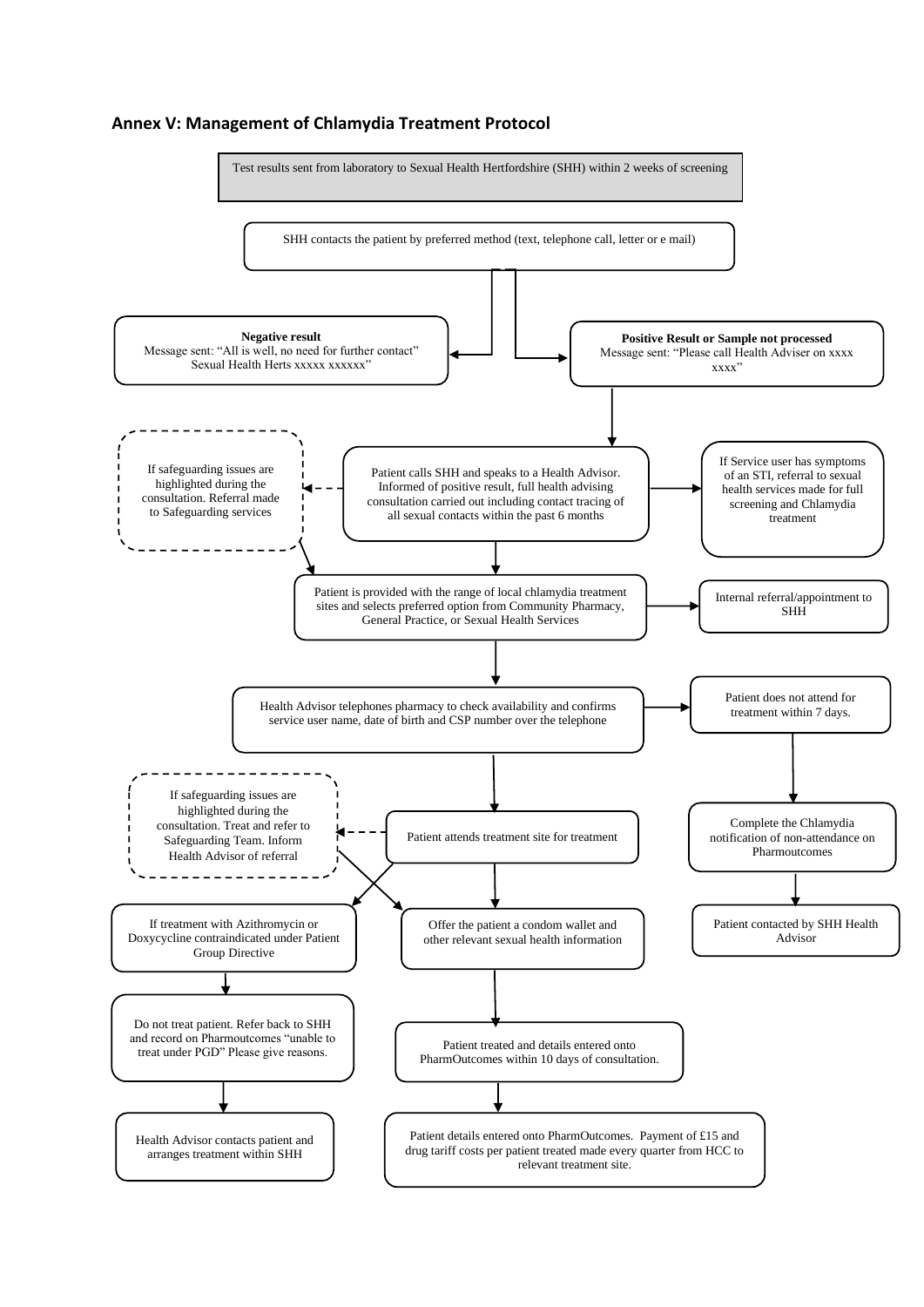

# Chlamydia and Gonorrhoea Test Kit Order Form

NCSP SITE CODE: Name of site: Address: Telephone number: Contact name: **Date:**

I would like to order (please indicate number of kits below)



Urine Kits



Swab Kits

Please fax this form to the following number:

# **0300 008 3272**

Alternatively, email to:

[clcht.chlamydiascreeningservice@nhs.net](mailto:clcht.chlamydiascreeningservice@nhs.net)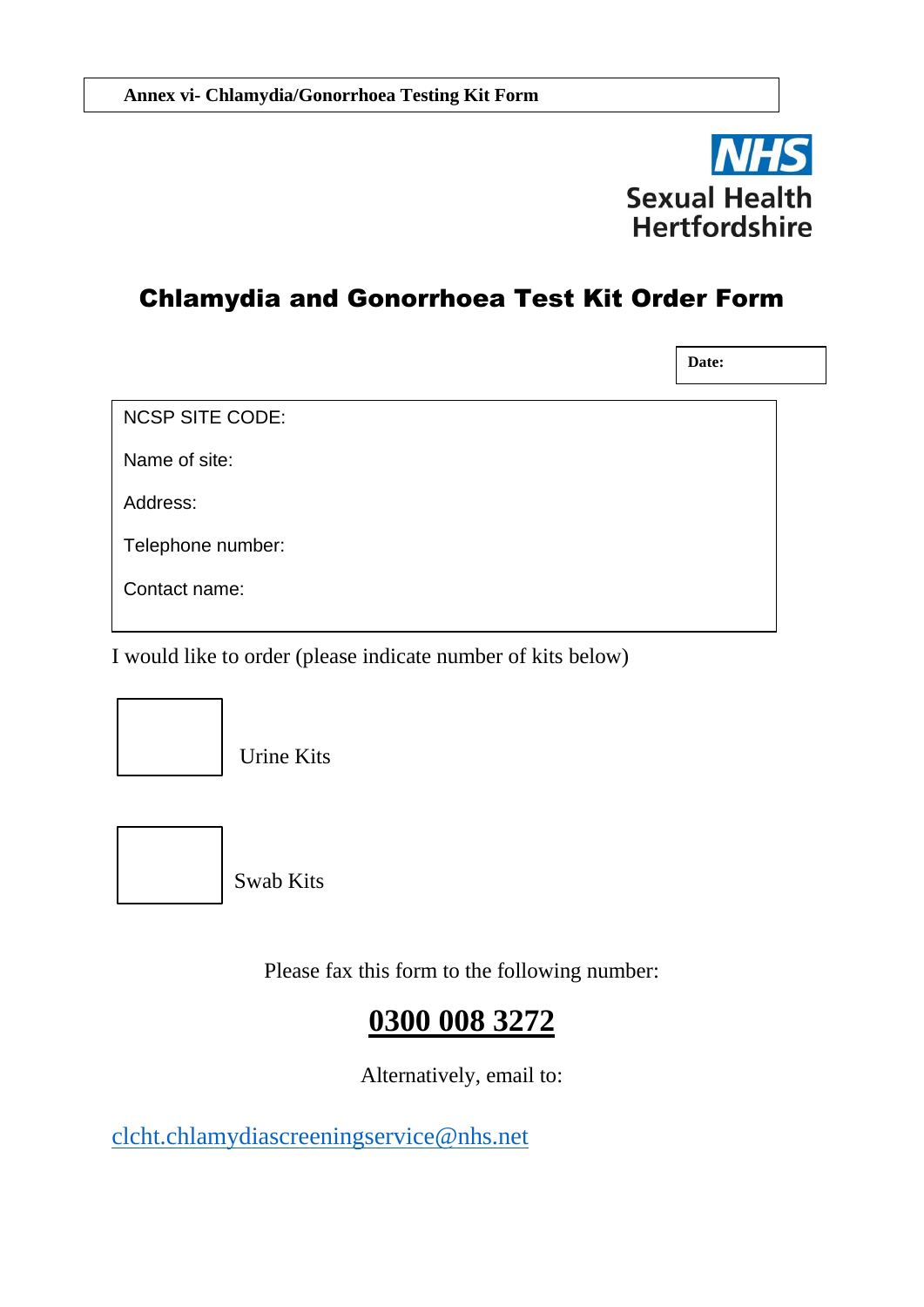### **Annex vii- Care pathway of patients presenting at Community Pharmacy for Emergency Hormonal Contraception**

- **1. Confidentiality**
- Be open and honest about confidentiality with the patient
- Information will only be shared if the patient or someone else is at risk or in danger. If this needs to happen it will always be discussed with the patient first

#### **2. Safeguarding**

- Consider, and if necessary, manage any safeguarding issues.
- Ensure patient is Fraser Competent

#### **3. Options for Emergency Contraception**

- Discuss of all options for emergency contraception with the patient:
- **Intrauterine Device (IUD**): Contact Sexual Health Hertfordshire on 0300 008 55 22 if the patient prefers this option. They will advise on nearest service and opening times.
- **Levonelle and Ulipristal**

#### **4. Assessment of Suitability**

• Assess the patient's suitability to receive EHC in line with the relevant PGD

#### **5. Supply of Emergency Hormonal Contraception**

• Supply EHC in line with the PGD if appropriate

### **6. Advice**

- Provide advice on the avoidance of pregnancy and sexually transmitted infections through safer sex and condom use
- Supply condoms when appropriate
- Offer a chlamydia/gonorrhoea screen. Ensure the Patient knows how to do the test correctly.
- Offer an additional kit in order to retest after the appropriate window period (2-3 weeks).

#### **7. Information**

• Provide information about long-term contraception methods including information about LARCs

#### **8. Signposting**

- Provide details of where and how to access services that provide:
- Long-term contraceptive methods (GP or Sexual Health Hertfordshire)
- Sexual health advice and STI services (Sexual Health Hertfordshire)
- Further advice and care